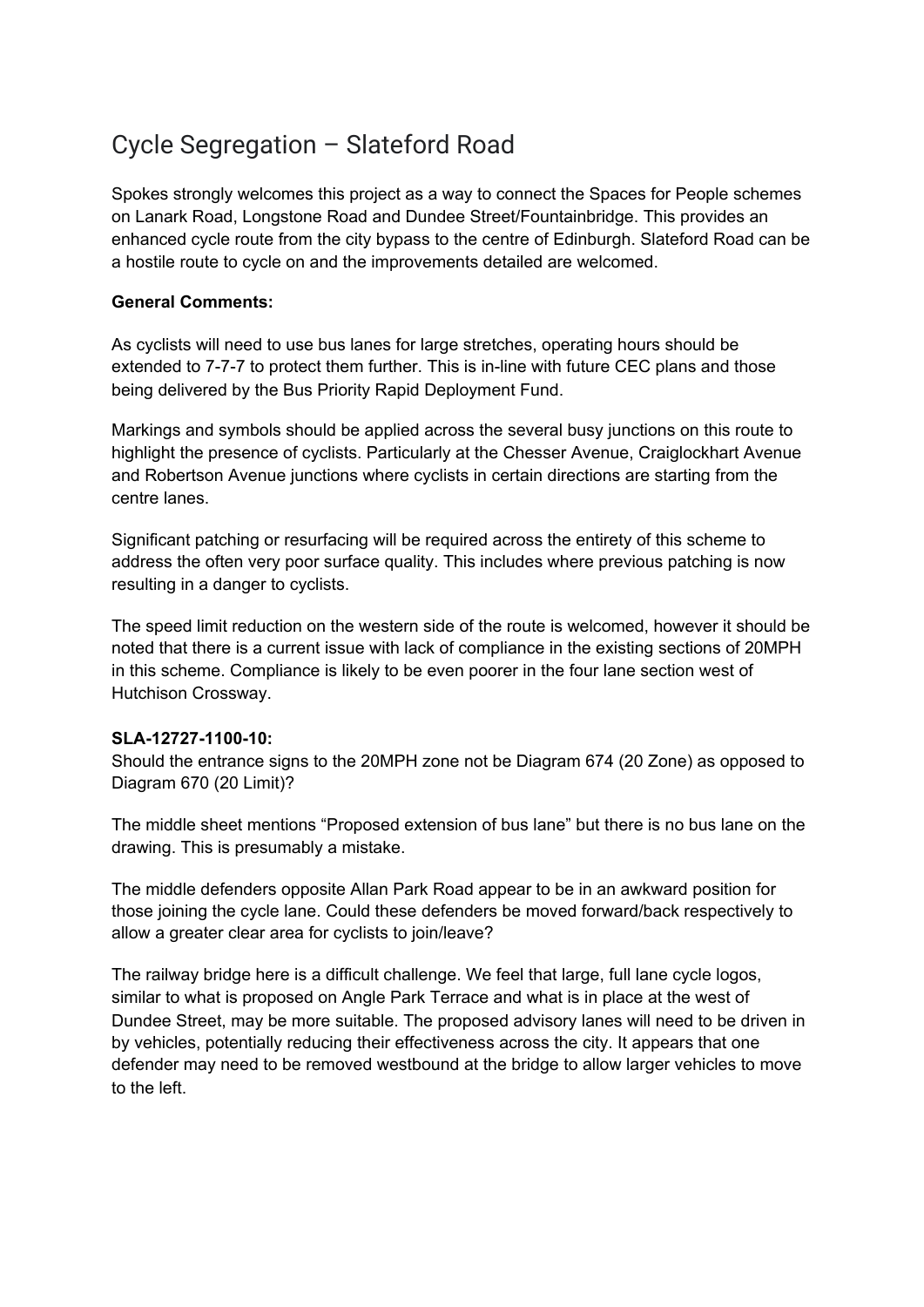# **SLA-12727-1100-11**

Signage to show the option of the crossing, such as the "Crossing Available" signage on Quiet Route 12 may be useful. It should be clear that any dismount signage only applies to those using the dropped kerb as opposed to those continuing on the carriageway. For example, "Dismount if using crossing" below the suggested sign. Signage or markings should be added after the crossings to indicate to those that have used it that they should rejoin the carriageway.



The bottom sheet mentions "Proposed 1.7m light segregation cycle lane with Wand Orca kerbs" in the bus lane. This is presumably a mistake.

#### **SLA-12727-1100-11B**

On Hutchison Crossway there is a ten-metre section of double yellow line provided. This is presumably to maintain space for loading but there does not appear to be any commercial premises in the near vicinity that would require loading space. This may serve to annoy residents. Revoking part of the loading prohibition on the existing single yellow lines may be more useful if loading is in fact needed.

There appears to have been a gap left to allow cyclists to turn right into Hutchison Crossway however it may be too long and inadvertently allow people to park in the cycle lane.

# **SLA-12727-1100-12**

The introduction of segregated cycle lanes in this area is very welcome. Where floating parking/loading bays have been provided, tapering akin to Lanark Road and Comiston Road should be provided wherever possible.

DYLs have been introduced on Moat Street, Moat Drive and Hermand Street, presumably to act as a loading area. Signage should be investigated to direct drivers to these loading areas and help prevent illegal parking in bus or cycle lanes. An example that has previously been suggested for the Dundee Street/Fountainbridge project: